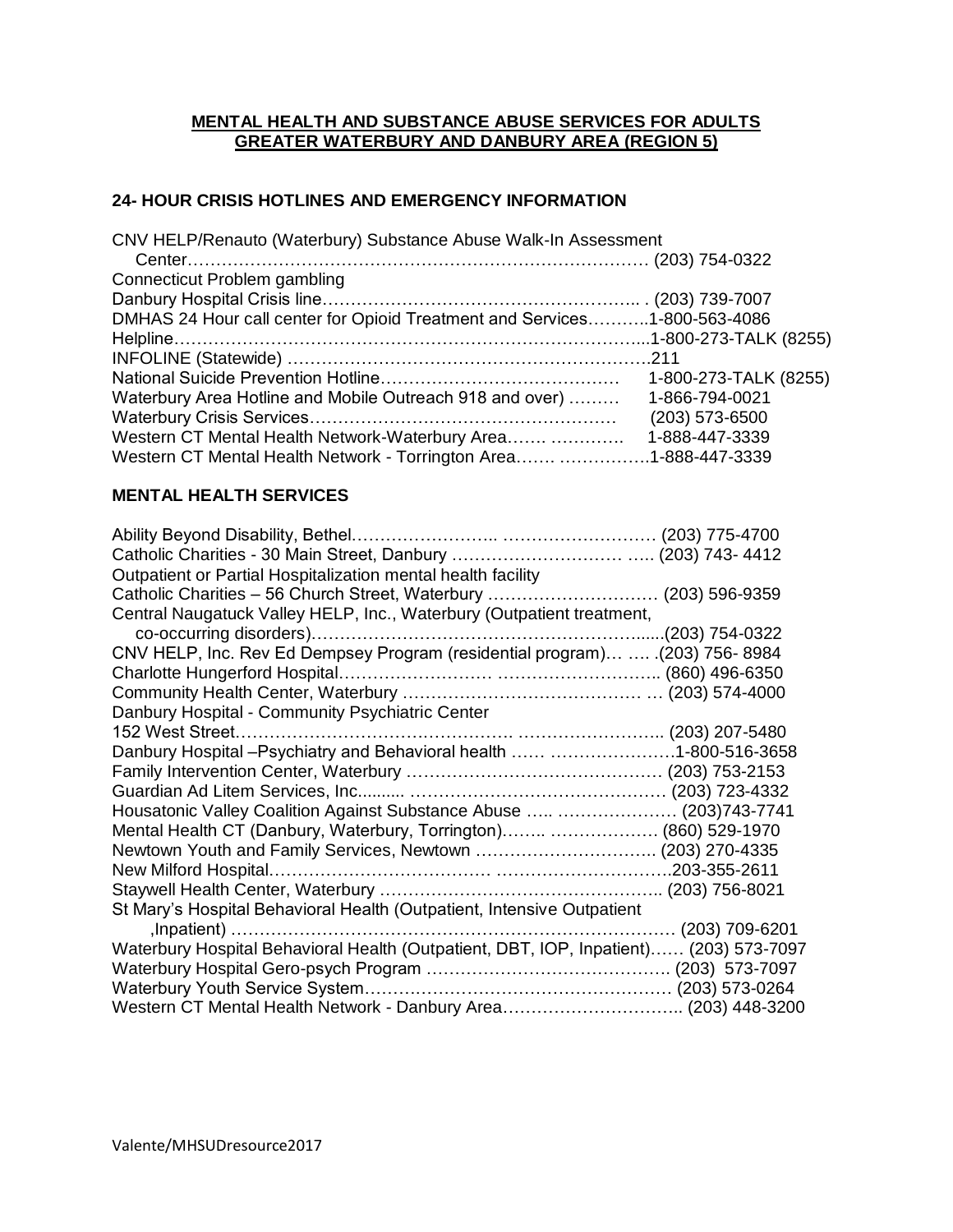## **SUBSTANCE ABUSE SERVICES AND RESOURCES**

| Access to Recovery (ATR) (helps pay for support and recovery services)  1-866-580-3922<br>CNV HELP, Inc. Renato Network (Outpatient, IOP, Opioid Treatment) (203) 754-0322<br>Department of Social Services (DSS) Information Line and Benefits Center1-855-626-6632<br>Highwatch Farm- Residential Substance Abuse Treatment, Kent, CT |
|-----------------------------------------------------------------------------------------------------------------------------------------------------------------------------------------------------------------------------------------------------------------------------------------------------------------------------------------|
|                                                                                                                                                                                                                                                                                                                                         |
|                                                                                                                                                                                                                                                                                                                                         |
|                                                                                                                                                                                                                                                                                                                                         |
|                                                                                                                                                                                                                                                                                                                                         |
|                                                                                                                                                                                                                                                                                                                                         |
|                                                                                                                                                                                                                                                                                                                                         |
|                                                                                                                                                                                                                                                                                                                                         |
|                                                                                                                                                                                                                                                                                                                                         |
|                                                                                                                                                                                                                                                                                                                                         |
| Mountainside - Substance Abuse Treatment, Detox, residential treatment services                                                                                                                                                                                                                                                         |
|                                                                                                                                                                                                                                                                                                                                         |
|                                                                                                                                                                                                                                                                                                                                         |
| Midwestern CT Council on Alcoholism, Inc. (MCCA), Danbury(203) 792-4515                                                                                                                                                                                                                                                                 |
|                                                                                                                                                                                                                                                                                                                                         |
|                                                                                                                                                                                                                                                                                                                                         |
| St Mary's Hospital Behavioral Health (Outpatient, Intensive Outpatient, Inpatient)                                                                                                                                                                                                                                                      |
|                                                                                                                                                                                                                                                                                                                                         |
|                                                                                                                                                                                                                                                                                                                                         |
| Waterbury Hospital/West Main Behavioral Health (Outpatient, DBT, IOP, Inpatient, Suboxone                                                                                                                                                                                                                                               |
|                                                                                                                                                                                                                                                                                                                                         |
|                                                                                                                                                                                                                                                                                                                                         |

### **FAMILY SUPPORT**

| Catholic Charities Family Service Center, 56 Church Street, Waterbury  (203) 755-1196   |  |
|-----------------------------------------------------------------------------------------|--|
| Danbury Department of Social Services (DSS), 342 Main Street, Danbury (203) 207-8900    |  |
| Waterbury Department Social Services (DSS), 249 Thomaston Avenue,                       |  |
|                                                                                         |  |
|                                                                                         |  |
| NAMI – Waterbury (family Support group, separate spousal support groups) (860) 274-5841 |  |
|                                                                                         |  |

### **DEPARTMENT OF MENTAL HEALTH AND ADDICTION SERVICES (DMHAS)-FUNDED PROGRAMS**

| Center For Human Development/Adult Mental Health (residential Services)  (203) 596-9323 |  |
|-----------------------------------------------------------------------------------------|--|
|                                                                                         |  |
|                                                                                         |  |
|                                                                                         |  |
| <b>Mental Health Connecticut</b>                                                        |  |
|                                                                                         |  |
| $\blacksquare$                                                                          |  |
| $\overline{\phantom{a}}$                                                                |  |
| The Independence Center (Recovery Resource Center) (203) 757-0567<br>$\blacksquare$     |  |
| St Vincent DePaul Mission of Waterbury (residential Services)  (203) 757-0567           |  |